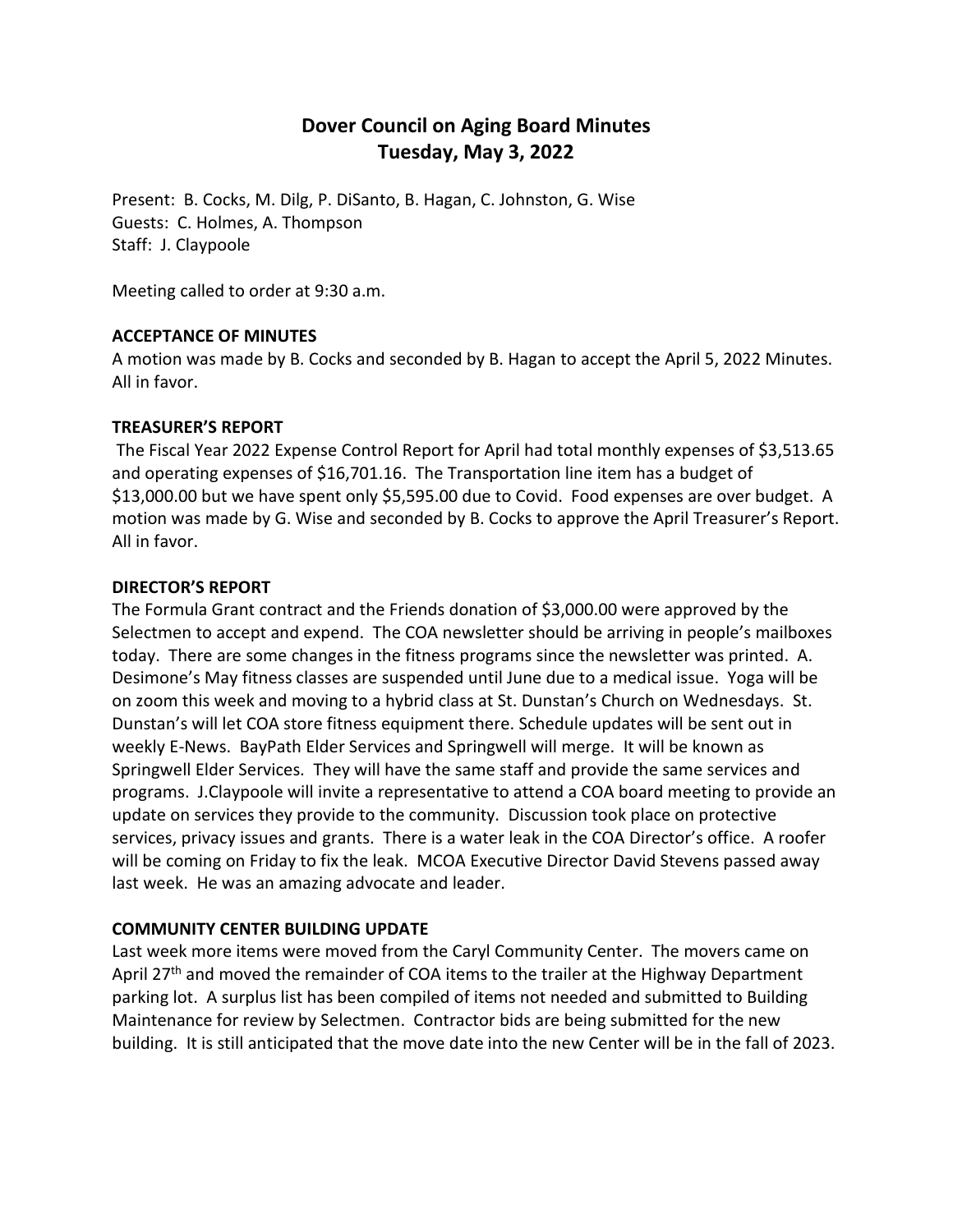## **ASSOCIATE BOARD MEMBERS**

C. Johnston thanked C. Holmes for being so patient during the Associate Board member appointment process. Several people were asked if they wish to join the Board as an Associate member. It was decided to offer the position of Associate member to Anne Marie Thompson. Anne Marie Thompson said she was delighted to receive the call and is happy to help in any way. A motion was made by B. Cocks and seconded by P. DiSanto to appoint Anne Marie Thompson to be an Associate Board member. All in favor.

### **CHAIRPERSON'S REPORT**

C. Johnston spoke to C. Dwelley regarding volunteer transportation by community members. He indicated there would be no problem to do this. The driver's insurance would cover any liability problems. The COA would not be the hub for arranging transportation. Discussion took place on the best way to accomplish this. There is extra money in the transportation budget because people have not been taking trips due to Covid, and now COA is starting to take trips. There is a concern regarding JFK because the vans are so tight that they can only seat 6 people comfortably. JFK requires all trips to be back in Dover by 2:30 p.m. There is also a concern about the protocol they use to clean the buses. Additional money will be requested from the town for the transportation budget. Discussion took place on the logistics of the upcoming trips. M. Dilg suggested using the Friends' money to hire a Fox Tour bus which is large and comfortable. She suggested choosing two trips that the seniors would like to do. C. Johnston stated that her term as Chairperson is up in June. B. Cocks has expressed interest in taking over the Chairperson's position. The election of officers will be placed on agenda for the June Board meeting. J. Claypoole received an email from Town Counsel stating that there is not a conflict of interest with a Friends member holding an officer's position on the COA Board.

# **FRIENDS OF COA REPORT**

G. Wise reported the Friends Board will be discussing the Up in Smoke BBQ at the next meeting on Monday. The BBQ will be held at the American Legion on June 8 with a rain date of June 9. What will the town do to help us set up at the Legion? J. Claypoole will ask K. Warnick for assistance. She will also ask C. Dwelley how the COA should handle the registrations and money. M. Keleher will return to Lifetime Learning in a support position.

# **BOARD MEMBER ANNOUNCEMENTS -** None

#### **CITIZEN COMMENTS -** None

#### **ADJOURN**

A motion was made by B. Cocks and seconded by P. DiSanto to adjourn the meeting at 10:45. All in favor.

Respectfully submitted,